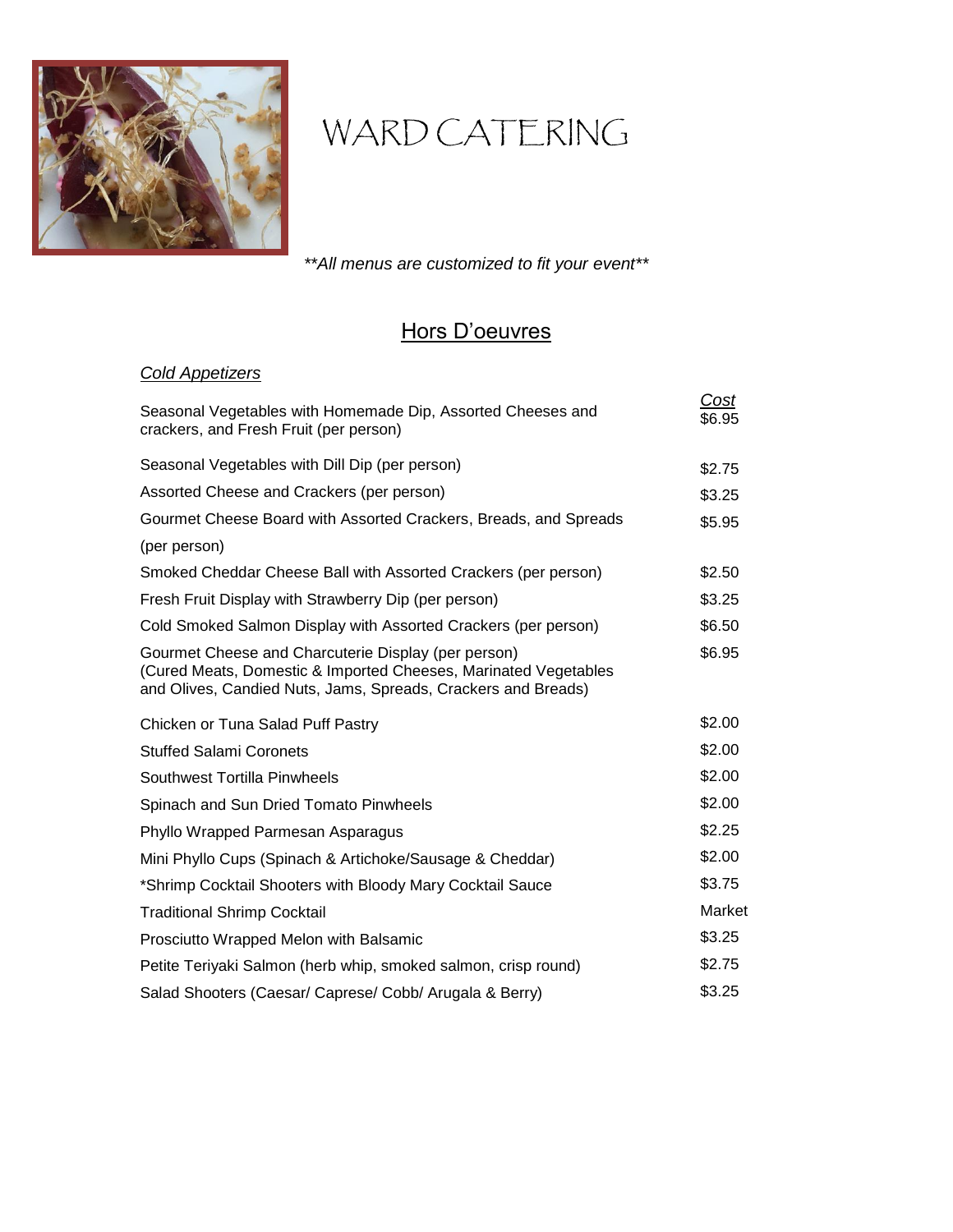#### *Skewers*

.

| Mozzarella Caprese        | \$2.25 |
|---------------------------|--------|
| <b>Seasonal Fruit</b>     | \$2.25 |
| Cheese Tortellini         | \$2.25 |
| Italian Sausage & Peppers | \$2.25 |
| Antipasto                 | \$2.50 |
| Ginger Teriyaki Chicken   | \$3.75 |
| Sesame Ginger Beef        | \$4.75 |

.

.

# *Crostini/ Bread Dips*

| \$2.50 |
|--------|
| \$2.50 |
| \$2.50 |
| \$2.75 |
| \$2.75 |
| \$2.75 |
| \$2.75 |
| \$2.00 |
| \$2.00 |
| \$2.75 |
| \$4.75 |
| \$2.00 |
|        |

# *Hot & Cold Dips (per person)*

| Creamy Spinach & Artichoke with Tortilla Chips | \$2.75 |
|------------------------------------------------|--------|
| Hot Buffalo Chicken with Tortilla Chips        | \$2.75 |
| Saussage & Cheddar with Tortilla Chips         | \$2.75 |
| Rosemary, Garlic & Ricotta with Tortilla Chips | \$2.25 |
| White Bean, Ricotta & Sage with Tortilla Chips | \$2.25 |
| *7 Layer Cups with Tortilla Chips              | \$3.75 |
| Hot or Mild Tomato Salsa with Tortilla Chips   | \$2.00 |
| <b>Traditional Hummus with Pita Chips</b>      | \$2.50 |

- Add vegetables to any dip for \$1.00 pp
	- Add bread to any dip for \$0.75 pp